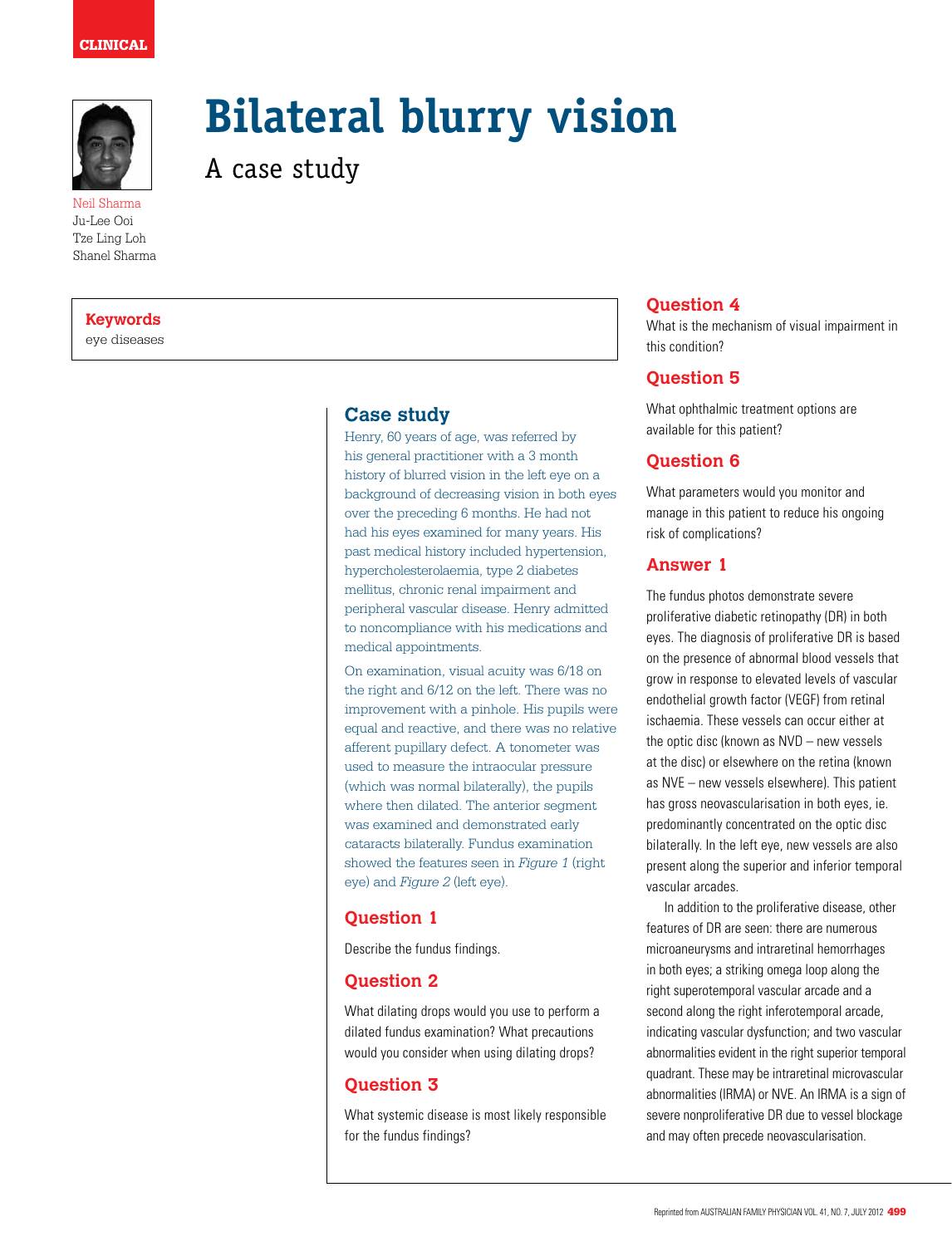

Figure 1. Right fundus photo



Figure 2. Left fundus photo

Temporal to the right fovea, an old thrombosed vessel can be seen. Diabetic macular oedema is present in both eyes indicating vascular leakage. There are hard exudates near the right fovea, seen as yellow intraretinal deposits. 'Cottonwool spots' may be another feature of DR and represent areas of retinal ischaemia. However, these are not present in this case.

There are several grading systems available to assess the severity of DR. A clinically useful system for general practitioners is the International Clinical Diabetic Retinopathy and Diabetic Macular Oedema Disease Severity Scale,<sup>1</sup> developed by the American Academy of Ophthalmology. A summary of this classification is shown in Table 1. It is important to note that the presence of macular oedema (and associated vision loss) is independent of the severity of

the DR. Indeed, vision loss from macular oedema can occur even in mild or moderate nonproliferative DR.

#### **Answer 2**

A suitable dilating drop for an office based adult dilated examination is one drop of tropicamide 1% in each eye. The time to maximal effect is  $20-30$  minutes<sup>2</sup> so the drops may be repeated after 20 minutes if the appropriate dilation is not achieved. Tropicamide may be used alone or in conjunction with 2.5% phenylephrine, one drop in each eye. In patients with poorly controlled hypertension, phenylephrine should be used with caution as there may be systemic side effects. $3$  A summary of the available dilating drops is shown in Table 2.

Before pharmacological pupil dilation, it is important to check the pupillary reflexes to light and in particular to exclude a relative afferent pupillary defect (using the so-called 'swinging torch test'), as this can be an important indicator of retinal or optic nerve pathology. Importantly, the risk of inducing an attack of acute angle closure by pharmacological dilation is estimated to be less than 1:20 000.4

There is a small risk of systemic absorption of all eye drops and care should be taken in pregnant and breastfeeding women. If necessary, the 'double DOT technique' (combination of 'don't open the eyelid' and 'digital occlusion of the tear duct') may reduce systemic absorption.<sup>5</sup>

Patients need to be warned that dilated examination may cause blurring of vision and difficulty reading until the effects of the drops wear off, and they should not drive during this time.

General practitioners should be aware that the direct ophthalmoscope gives a highly magnified view of the retina with a small field of view, and that it may be difficult to visualise the peripheral retina.<sup>6</sup> Regular practise is needed for a skilled examination.

## **Answer 3**

Diabetes mellitus.

## **Answer 4**

Visual impairment in DR may result from macular oedema or proliferative disease causing vitreous hemorrhage and/or tractional retinal detachment.

Diabetic macular oedema occurs as a result of the accumulation of extracellular fluid within the retina, causing disruption of the retinal architecture and interfering with retinal photoreceptor function. The condition known as 'clinically significant macular oedema' (CSMO) is a clinical diagnosis based on the area of thickening and its distance from the fovea. Clinically significant macular oedema can occur in both nonproliferative and proliferative DR.

In proliferative disease, abnormal fragile blood vessels grow from the retina and often use the vitreous strands as scaffolding to grow into the vitreous. These fragile vessels may bleed causing a vitreous hemorrhage. Alternatively they may form fibrous bands and 'pull' off the retina causing a tractional retinal detachment.

Patients with diabetes are also at an increased risk of cataract at a younger age. Cataracts in these patients are often of the posterior subcapsular type, which tend to impinge on the visual axis causing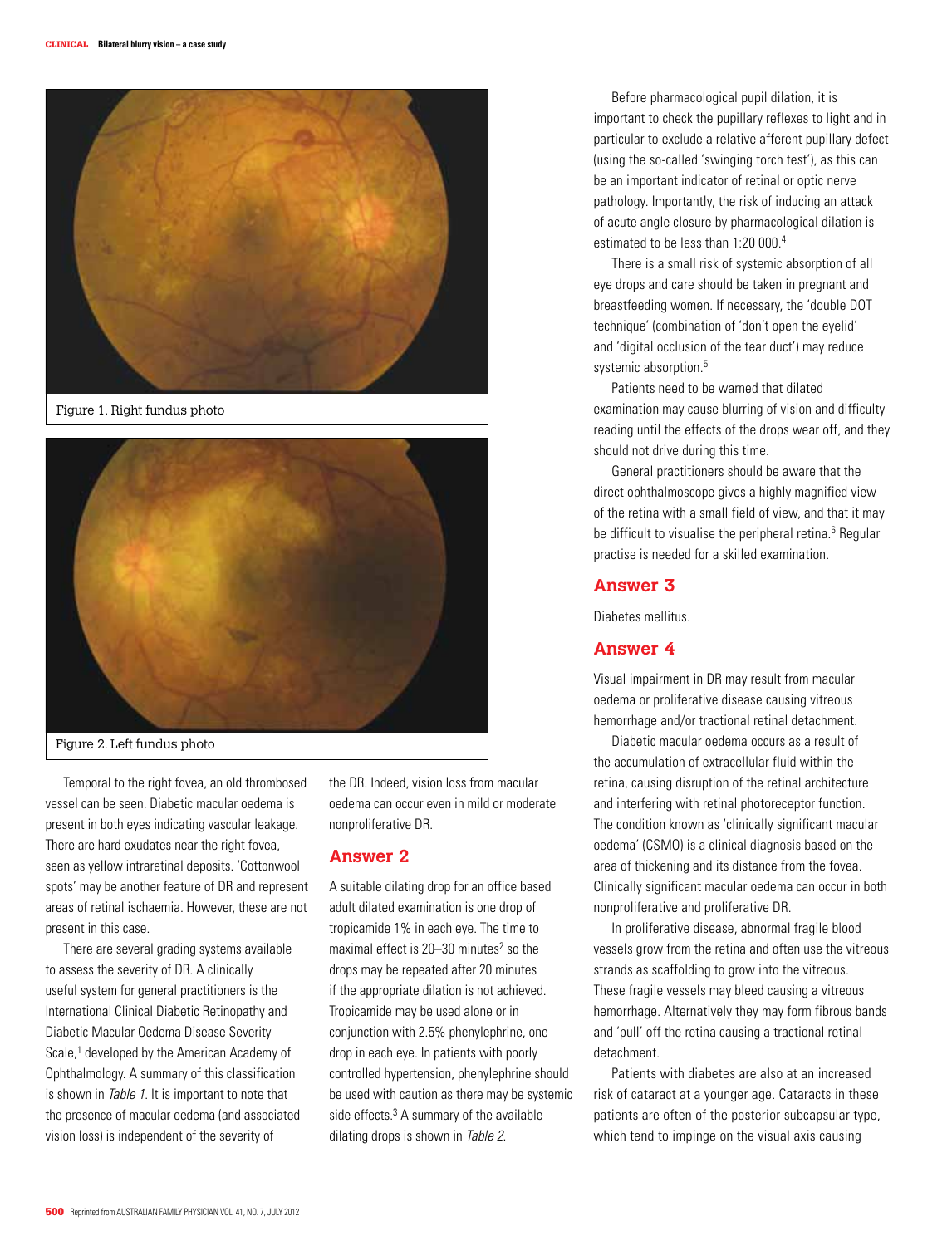|  |  |                                                    |  |  | Table 1. International Clinical Diabetic Retinopathy and Diabetic |
|--|--|----------------------------------------------------|--|--|-------------------------------------------------------------------|
|  |  | Macular Oedema Disease Severity Scale <sup>1</sup> |  |  |                                                                   |

| <b>Retinopathy stage</b>     | <b>Findings on fundoscopy</b>                                                                               |  |  |  |
|------------------------------|-------------------------------------------------------------------------------------------------------------|--|--|--|
| No apparent DR               | No abnormalities                                                                                            |  |  |  |
| Mild nonproliferative DR     | Micro-aneurysms only                                                                                        |  |  |  |
| Moderate nonproliferative DR | More than micro-aneurysms only, but less than<br>severe nonproliferative DR                                 |  |  |  |
| Severe nonproliferative DR   | Any of the following:                                                                                       |  |  |  |
|                              | • more than 20 intraretinal haemorrhages in each<br>of four quadrants                                       |  |  |  |
|                              | · definite venous beading in 2 or more quadrants                                                            |  |  |  |
|                              | · prominent intraretinal microvascular<br>abnormalities in 1 or more quadrants and no<br>neovascularisation |  |  |  |
| Proliferative DR             | One of the following:                                                                                       |  |  |  |
|                              | • neovascularisation                                                                                        |  |  |  |
|                              | • vitreous or preretinal haemorrhage                                                                        |  |  |  |
| Macular oedema               | Findings on fundoscopy                                                                                      |  |  |  |
| Absent.                      | No retinal thickening or hard exudates at the<br>posterior pole                                             |  |  |  |
| Present                      | Mild – some retinal thickening or hard exudates                                                             |  |  |  |
|                              | in posterior pole but distant from the centre of the<br>macula                                              |  |  |  |
|                              | Moderate – retinal thickening or hard exudates<br>approaching but not involving the centre of the<br>macula |  |  |  |
|                              | Severe – retinal thickening or hard exudates<br>involving the centre of the macula                          |  |  |  |

Table 2. Dilating eye drops, with approximate time for maximal effect and duration of action<sup>2</sup>

| Medicine and available<br>strengths      | Approximate maximal<br>effect | <b>Approximate duration</b><br>of action |
|------------------------------------------|-------------------------------|------------------------------------------|
| Phenylephrine<br>hydrochloride 2.5%, 10% | 20 minutes                    | 3 hours                                  |
| Tropicamide 0.5%, 1%                     | 20–30 minutes                 | $3-6$ hours                              |
| Cyclopentolate 0.5%, 1%                  | 20–45 minutes                 | 24 hours                                 |
| Homatropine 2%                           | 20–90 minutes                 | $2 - 3$ days                             |
| Atropine 0.5%, 1%                        | 30-40 minutes                 | $1-2$ weeks                              |

faster visual decline. In addition, erratic glycaemic control in patients with diabetes may cause transient visual blurring as a result of changes in refractive power from lens swelling.7

A decline in visual acuity is often the first indicator of the severity of ocular pathology, and it is important to test vision in each eye separately, both with and without the use of a pinhole. Failure of the vision to improve with the use of a pinhole is often an indicator of a potentially serious underlying cause.

## **Answer 5**

The mainstay of the treatment of proliferative diabetic retinopathy remains pan-retinal photocoagulation (PRP) using an retinal laser.8 The rationale is to ablate the peripheral ischaemic retinal tissue to reduce the hypoxic drive (and therefore VEGF production) within the eye. The aim is to prevent severe visual loss by maintaining central vision where possible.

Vitrectomy surgery is performed in cases of slowly resolving vitreous hemorrhage and tractional retinal detachment. In some cases, vitrectomy may be performed early in vitreous hemorrhage to clear the blood and remove tractional bands, followed by completion of the retinal laser.

The current standard of care for the treatment of clinically significant macular oedema is focal or grid retinal laser, which has been shown to reduce the risk of moderate visual loss by at least 50%.9 Extreme care must be taken not to laser too closely to the fovea.

In recent years, increasing evidence has demonstrated the effectiveness of anti-VEGF  $intr$ intravitreal injections such as bevacizumab<sup>10</sup> and ranibizumab<sup>11,12</sup> in the treatment of diabetic macular oedema. A study of ranibizumab 0.5 mg combined with either prompt or deferred laser therapy was significantly more effective than laser alone in improving vision in patients with macular oedema at 2 year follow up.<sup>13</sup> Anti-VEGF treatments are not currently available on the Pharmaceutical Benefits Scheme for the treatment of diabetic macular oedema, but may be increasingly used in the future.

#### **Answer 6**

In all diabetic patients, long term glycaemic control is necessary to reduce the risk of microvascular complications including retinopathy. A large, prospective study from the United Kingdom demonstrated the benefit of tight glycaemic control in reducing the risk of DR in type 2 diabetes.14 In addition, blood pressure control was shown to be paramount.<sup>14</sup>

Management of other cardiovascular risk factors, including hypercholesterolaemia, is also important. Fenofibrates in particular may be of benefit in the management of DR.15 Without adequate control of these risk factors, local ophthalmic treatment is likely to be of limited benefit.

Noncompliance with medication and treatment is a major issue in patients with DR, especially in those with advanced disease. It must be emphasised to patients with advanced DR that the aim of treatment is to prevent severe visual loss, and that without adequate treatment (both systemic and ophthalmic), the disease is likely to continue to progress.

Henry had a history of noncompliance with medications and medical appointments. His deteriorating vision was the reason for his re-engagement with the health system on this